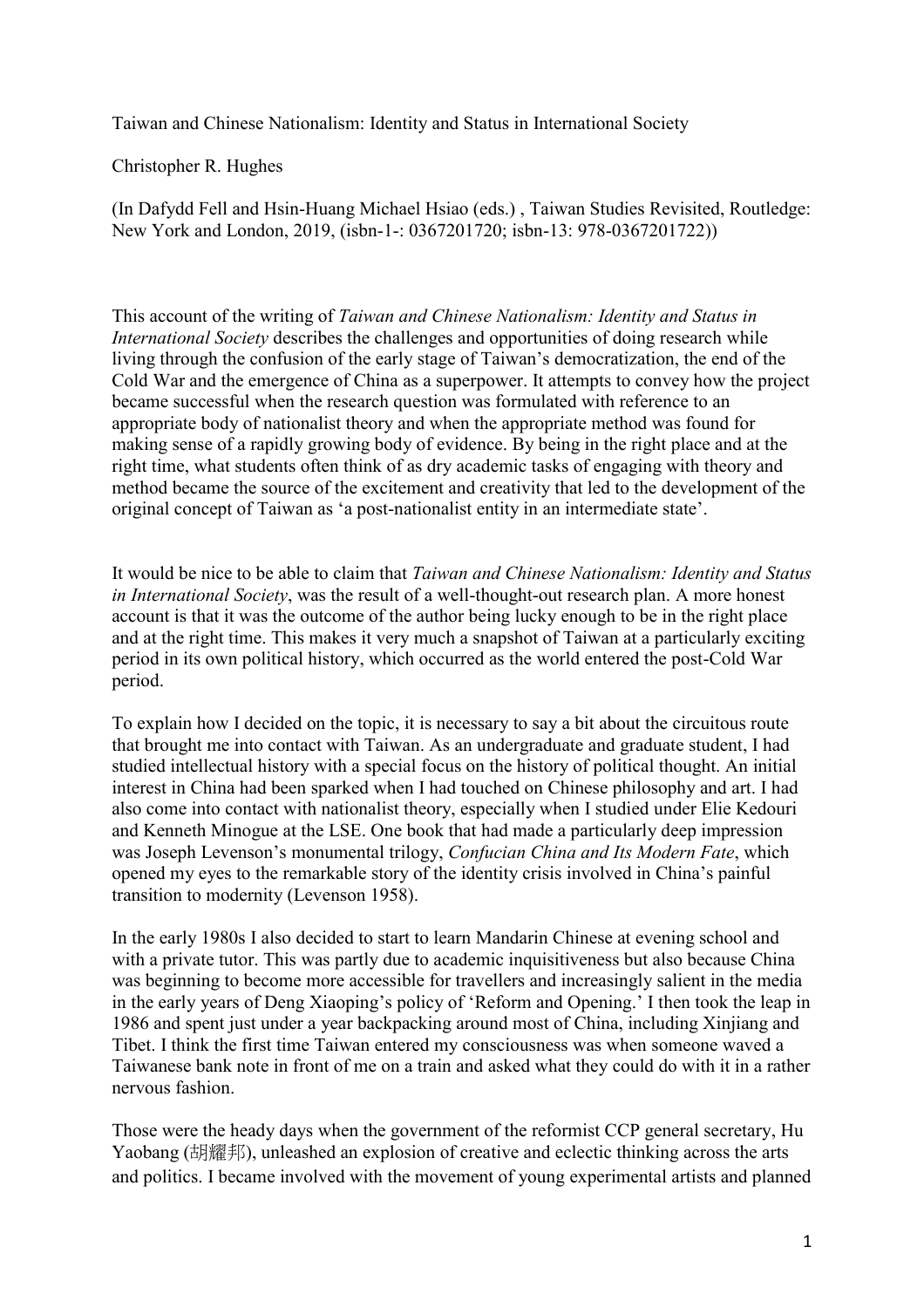to help them to gain exposure for their work in the UK. To develop my knowledge further, I registered for the MA Area Studies (Far East) at SOAS in 1987, taking courses in Chinese politics, art and archaeology and mediaeval philosophy.

There were no courses in Taiwan studies in those days. I even recall the great Mao scholar, Stuart Schram, refusing to allow a student to give a presentation on the topic in his class on Chinese politics. But Taiwan began to become a story in the news when Chiang Ching-kuo (蔣經國) passed away. With my interest further stimulated by talking to Taiwanese students I decided to travel to the island to improve my language skills at the Mandarin Training Centre at Taiwan National Normal University.

Taiwan was an exciting but confusing place to be in 1988. After Chiang's death, Lee Tenghui (李登輝) had taken over the Presidency. The situation was quite surreal, as demands for democratization grew while the parliamentary chambers were populated by representatives who had been elected in China in the 1940s and refused to relinquish power until they could return there to hold new elections. The social infrastructure had deteriorated badly after decades of neglect by a ruling party who proudly proclaimed that its aim was not to stay in Taiwan but to 'unify China under the Three Principles of the People', as billboards outside government buildings constantly reminded the population. It was not hard to understand why people should ignore such abstract political principles and take to the streets to demand better governance. In the crowded suburb of Yungho  $(\text{商})$ , where I lived, there were no public spaces, no metro system and very few outlets that resembled modern shops. The contrast with thriving Yongho today, with its restored parks and good transport links attests to the oftenoverlooked achievements of democracy at the local level.

As I began to think about doing a PhD, it was obvious that the focus would have to be related to democratisation in some way. How I looked at this was also influenced by the comparison of what I had witnessed in China. Much like in Taiwan, society there had been boiling over with demands for political change as a new generation refused to accept the myths of the past. This came to a bloody end when dissent was crushed in the 1989 Beijing Massacre. At the time I was sitting in Chiang Kai-shek Memorial Plaza, where the crowds had been in contact with the students in Tiananmen Square through a video link to a large screen. To this day I do not know what happened to the friends I had made during my visit there, some of whom were students at the Beijing Academy of Fine Arts, where the 'Goddess of Democracy' was constructed.

The questions began to grow, therefore, as to how these societies could relate to each other as they moved in such different directions. The contrast only became starker when students in Taiwan occupied the Chiang Kai-shek Memorial Plaza to call for elections to the National Assembly. When the KMT literally wheeled its veteran members into the chamber to oppose the demands for change, President Lee eventually threw himself behind the calls for reform. Democratization in Taiwan entered a new and exciting stage just as China was put under martial law and the Communist Party began to look anew to Chinese nationalism to rebuild its legitimacy.

## **Theory, Methods and fieldwork**

With a whole set of vague questions starting to gel in my mind I decided to return to London and get the academic training to undertake a more systematic analysis. In stark contrast with the flourishing of Taiwan studies in the UK today, it proved almost impossible find a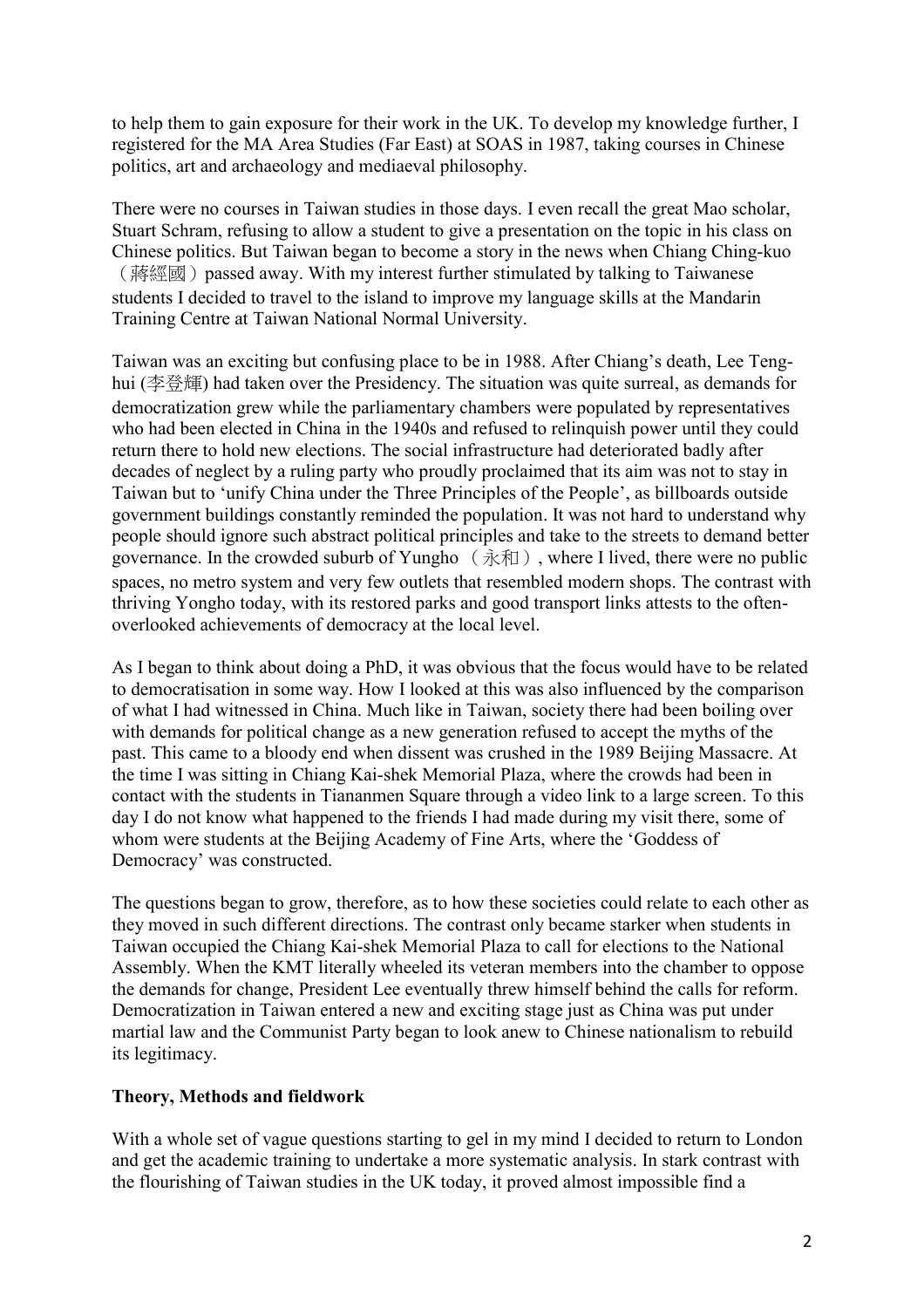supervisor. It was by pure luck that I happened to be listening to the radio one day and there was an interview about Taiwan with Michael Yahuda, a world-leading expert on Chinese foreign policy in the International Relations Department at the LSE. I contacted him and after some discussion, he agreed to supervise me. This was a generous decision because neither of us had a clear idea about how to approach the complex and rapidly developing situation in Taiwan.

The first problem with framing the research was the lack of secondary academic literature. When I conducted my initial bibliographic search the results were paltry, to put it generously. I think there were only two books of much use in the various libraries attached to the University of London. One of these was Thomas Gold's *State and Society in the Taiwan Miracle* (Gold 1986) without which I would not have known where to start; the other was Chiu Hungdah's *China and the Question of Taiwan: Documents and Analysis*, a 1972 book on the ROC and international law, which was extremely useful and important for background information, but somewhat out of datev (Chiu 1972). Other books, such as George Kerr's *Formosa Betrayed*, were very useful for gaining insights into Taiwanese identity, but very out of date. In general, though, the study of Taiwan had been dominated by the Cold War concerns with geostrategy and security studies, with little work done on deeper issues of social and political change.

Deciding to do a PhD on an unfolding situation does also have advantages. The greatest is that it is much easier to make the claim originality that is required for a successful thesis. I would not have been so lucky if I had come to the topic a few years later, when a new wave of books by pioneering authors such as Alan Wachman (whose early death was a tragic blow to all of us) and Shelley Rigger was appearing, triggered by interests similar to my own (Wachman 1994; Rigger 1999).

Luckily the theoretical approach I decided to take ensured that my work would add to that literature, rather than just restate what began to be published. While students often bemoan an apparent preoccupation with theory in the social sciences, I cannot stress enough how important this was in helping me to make sense of the mass of empirical evidence being generated in Taiwan. Having struggled in my first year, my eureka moment came when I joined the seminar on nationalism held every week at the LSE by Anthony Smith and James Mayall. This was a crowded and intensely interesting group of students and faculty, inspired by the nationalist movements that were breaking the political mould around the world after the Cold War. It rekindled the interest nationalism that I had earlier developed when studying under Elie Kedouri and Kenneth Minogue.

It was while working in this context that it suddenly became clear to me that what I was really interested in was the implications of democratisation in Taiwan for Chinese nationalism. This question might seem rather obvious today, but throughout the Cold War nationalism had been eclipsed by the struggle between the superpowers, with a few brave exceptions, such as Benedict Anderson (1991 [1983]) Elie Kedouri (1961) and Anthony Smith (1986). Even the study of Chinese nationalism did not become as serious subject of academic study until the wave of books that was triggered by the 'new nationalism' of the 1990s.

I was fortunate, therefore, that the debates of the post-Cold War years certainly provided some concepts to bring to the study of Taiwan. Anderson's idea of the nation as an 'imagined community' was particularly useful for focusing on the *politics* of national identity. Anthony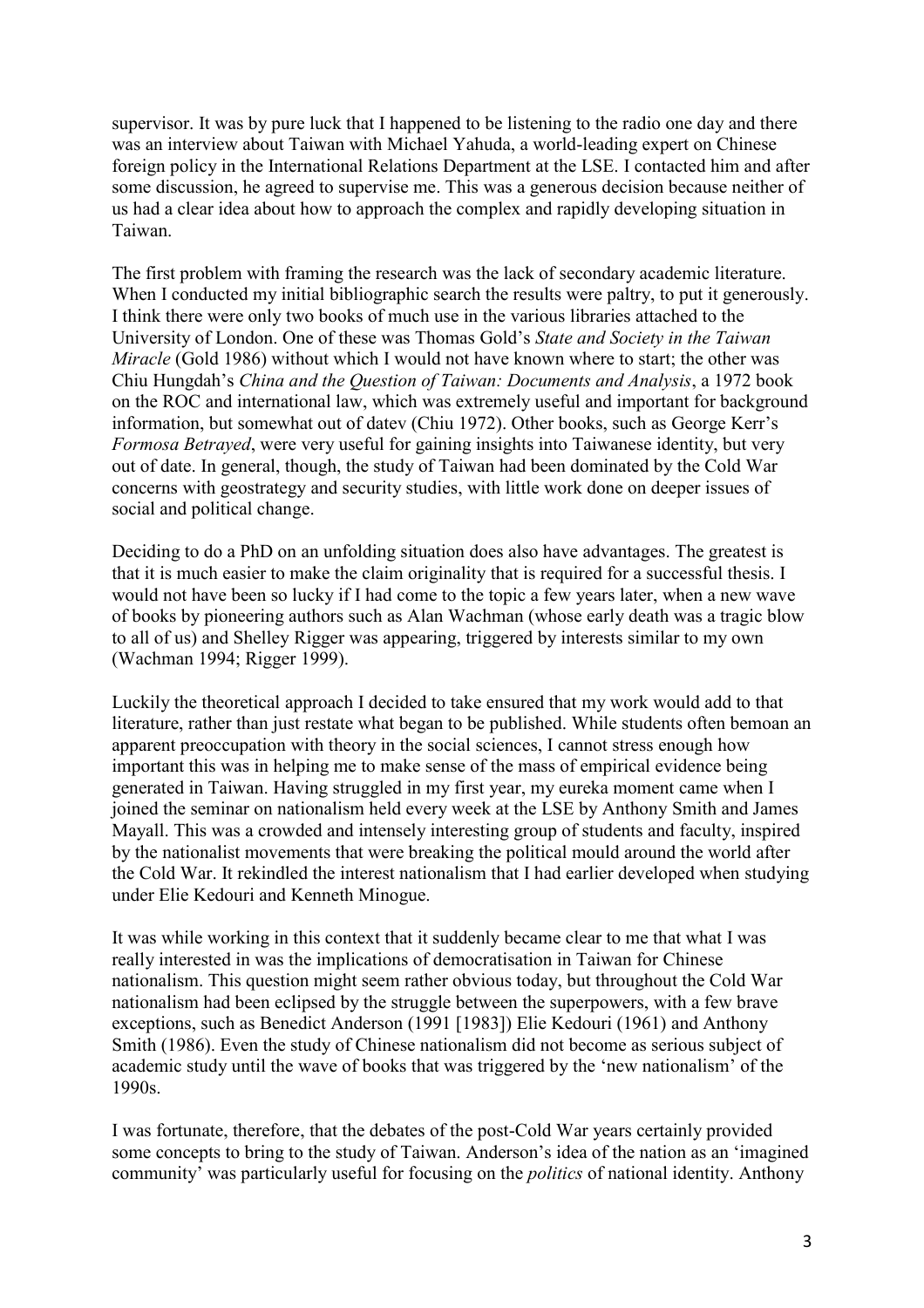Smith's distinction of 'ethnic' and 'civic nationalism' was also useful for developing this question, insofar as it showed how the claim made by the CCP and KMT that the populations on the two sides of the Taiwan Strait were obliged to unify due to blood ties, which has very different implications from the voluntaristic form of 'civic nationalism' upon which the liberal concept of citizenship is based (Smith 1986).

It was Ernest Gellner's definition of nationalism as the principle that 'the political and the national unit should be congruent' that eventually provided a simple starting point for designing the research programme (Gellner 1990: 1). When applied to Taiwan, this would become the question of what would happen when the political unit of 'Taiwan' no longer claimed to be congruent with the national unit of 'China'.

When faced by big and complex questions, such simple concepts are necessary for providing a clear thread to guide research. The complexity of my subject matter was certainly growing as identity politics, both ideationally and institutionally, began to be reshaped by the exercise of sovereignty through the ballot box in Taiwan. This provided an opportunity to develop theory as Gellner's principle, which implies there can be no room for compromise, was challenged by creative political thinking that effectively loosened the bonds of ethnic Chinese nationalism in novel ways.

Another advantage of using nationalist theory was that it allowed me to avoid getting bogged down in the fruitless arguments over rival historical claims over the status of Taiwan. At the start of the book I thus make it clear that I am only interested in how history was politicised by the two parties, not in trying to define Taiwan's identity and status by finding some kind of archival proof. This meant that the first task of the contextual paragraph was thus to explain how the Chinese claim to Taiwan became a criterion for the leadership legitimacy of the two parties in the Chinese civil war, when the prospect of gaining control over the island arose during World War Two. The fact that I included evidence that the Communists had not seen Taiwan as part of China before this, including Mao Zedong's 1936 remark to Edgar Snow that it should be helped in its struggle for independence from Japan, like Korea, probably explains why the work has never been honoured by publication in China (Snow 1978: 128-9).

The key claim to originality, however, would be to show what happened when ethnic Chinese nationalism collided with the forces of democratisation that were shaping a more civic conception. This led to one of the most exciting periods of my research, when I began to look at how people in Taiwan had been addressing the problems raised by theorists of nationalism for many years already. In this respect, it would be fair to say that a figure like Dr. Peng Ming-min, was some twenty years ahead of Anderson and Smith. As early as 1972, he had developed explored the relationship between political community and national identity in ways that challenged ethnic nationalism, publishing them during his exile in Canada in *A Taste of Freedom* (Peng 1972). This should be compulsory reading for all students of Taiwan and of nationalism in general.

Central to Peng's argument was the very modernist proposition that Taiwan should be understood as a 'community of shared destiny' (命運共同體). By this he meant that there was no more of an obligation for people who identify with a Chinese to all live in one China, any more than there is such an obligation for the Anglo Saxons scattered through Britain, the United States, Canada, Australia and New Zealand to live in one state. Thanks to a collection of *Dang Wai* magazines on microfilm held at the British Library, I was able to trace how this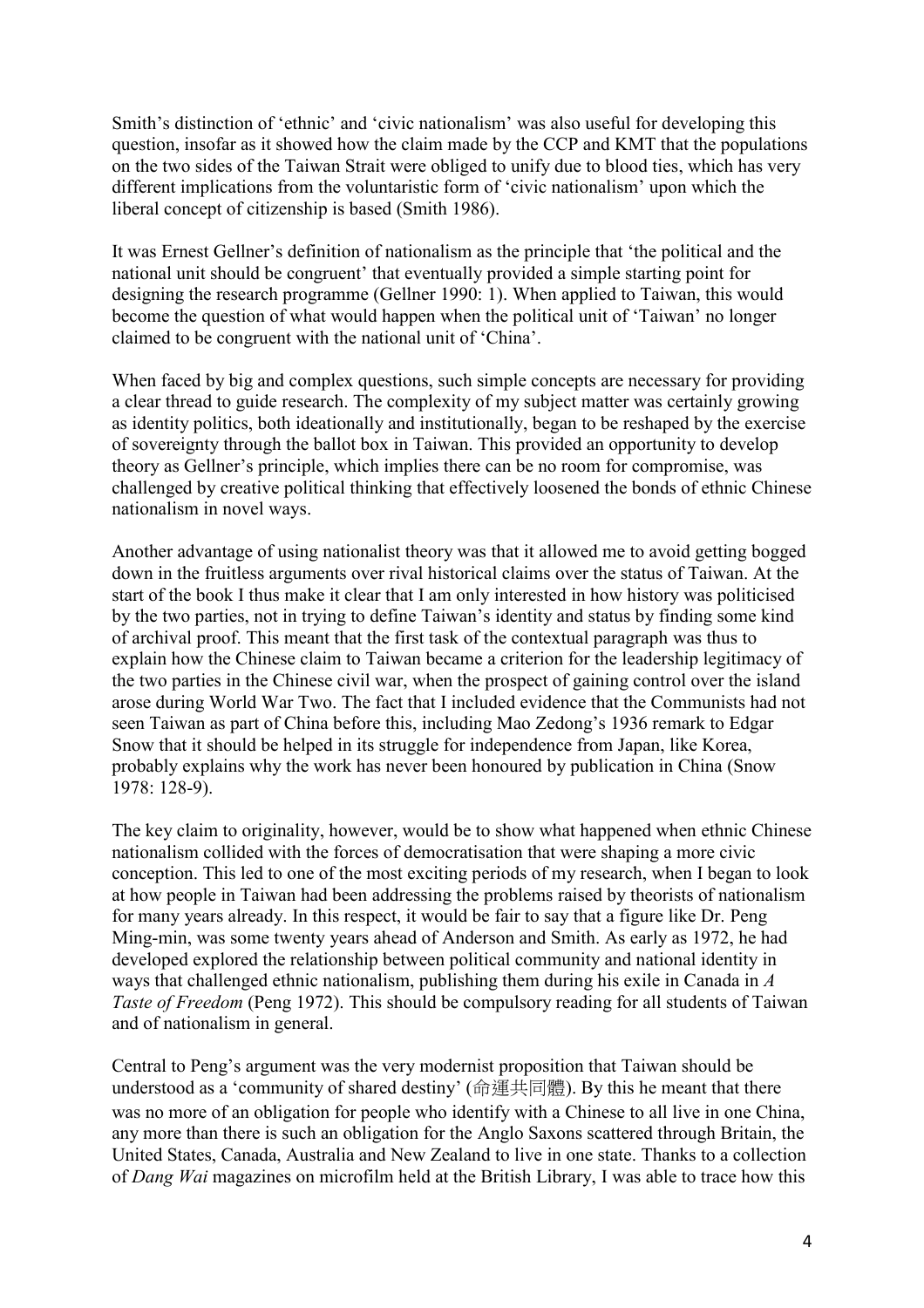loosening of the bonds between ethnic and political identity was further developed by the most brilliant of the Taiwan's dissident thinkers in the 1970s. These ideas were ultimately appropriated for the KMT in the 1990s by Lee Tenghui, who recast Peng's conception of the nation as the Kantian conception of Gemeinschaft (生命共同體) and avoiding the use of the concept state (國) by referring to Taiwan as a 'political entity' (政治實體).

Bigger than this historical challenge was how to follow the way in which these basic conceptions of national identity were being changed by the process of democratisation unfolding in Taiwan. Having been able to secure funding for my research from what was then the Economic and Social Research Council of the United Kingdom, I could do this *in situ*. Living in Taiwan I could take full advantage of the remarkable flourishing of journalism that took place as political constraints were eased.

I developed a systematic method of building up a card index (personal computers were still rudimentary!) from reading several newspapers every day, representing views across the political spectrum. These included the United Daily News (聯合報), China Times (中國時 報) and the KMT's official organ(中央日報); for the opposition, there was the Independence Morning Post (自立早報) and Independence Evening News (自立晚報). As important as the record of events in these newspapers was the editorials and opinion pieces which provided remarkably high quality analysis and debates of government policies, political struggles and the profound issues of national identity politics. Finally there was the appearance of substantial monographs by leading political actors, as figures such as President Lee Teng-hui, or DPP Chair Hsu Hsin-liang (許信良) Leeattempted to explain their thinking on key issues relevant to my research. As an increasing number of books on Taiwanese identity and history appeared, there was now an embarrassment of riches when it came to research material.

All of this contextual material was extremely useful for understanding the significance of the more mainstream sources of academic research, such as the statements, policy papers and election campaign materials issued by the government and political parties. By asking how these debates were addressing and shaping the basic concepts and principles of nationalist theory, it was not hard to develop the hypothesis that democratisation in Taiwan was stretching the idea of 'one China' but it was not clear towards what. Rather than assume that Chinese ethnic nationalism would be replaced by an equivalent kind of Taiwanese nationalism, it was more interesting to explore what would happening if external constraints forced something different to emerge. I decided to call this a 'post-nationalist' identity, because it would be based on subjective loyalty to the island but still shaped in significant ways by the demands of Chinese nationalism.

This led to the second dimension of the research, which was to ask how democratisation and the practice of sovereignty in Taiwan could be compatible with the international system of sovereign states. The importance of this question was evident in the early 1990s as war erupted in the Balkans over secessionist movements from the former Yugoslavia. Given that the Chinese Communists were increasingly relying on nationalism to claim legitimacy after Tiananmen, it was important to ask whether creative thinking and diplomacy on both sides of the Taiwan Strait would be able to avoid a descent into conflict. Even more interesting from the perspective of International Relations theory was to ask whether the international system itself could be flexible enough to adapt to whatever Taiwan was becoming.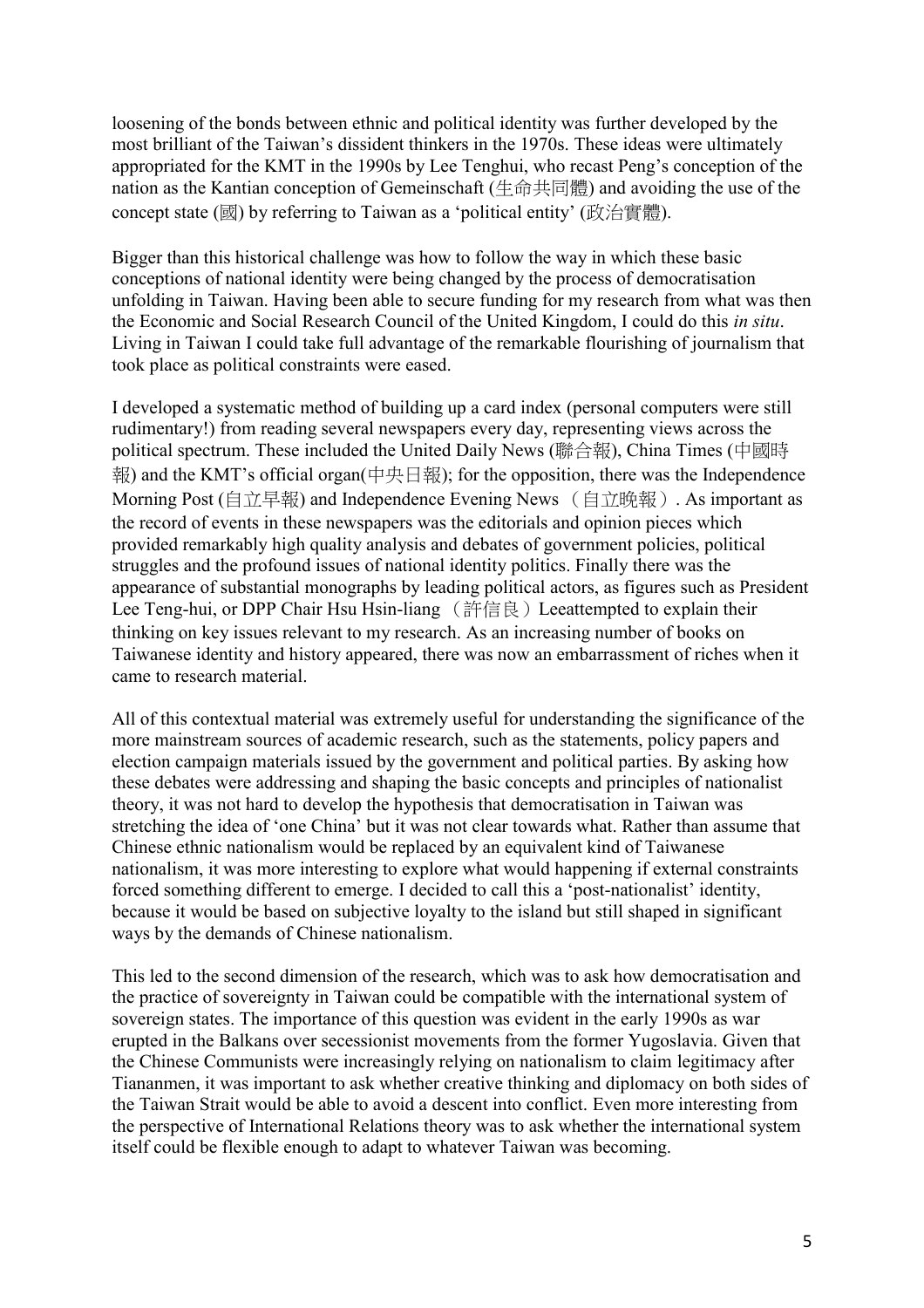The theoretical framework for this part of the thesis was influenced by James Mayall's *Nationalism and International Society* (1993). Rooted in the English School approach to understanding world politics that was dominant at the LSE in those days, this focused on the international political dynamics that arise when the system of legally sovereign states is challenged by demands for self-determination made by sub-state or trans-state communities.

In the 1990s, as economic globalization began to accelerate, it appeared that new political dynamics were creating opportunities to loosen the bonds of sovereignty and identity that a dynamic economy such as Taiwan might be well placed to exploit. The final part of the research was thus to look at how the restrictions of statehood imposed by international society were being weakened by Taiwan's diplomacy resulting in a unique situation where the island was neither recognised as part of 'China' or as an independent sovereign state. It was to describe this phenomenon that I coined the term 'intermediate state.'

The concept was actually inspired by a passage in Hedley Bull's seminal International Relations book, *The Anarchical Society*, where he discusses the alternatives to the current Westphalian international system of sovereign states and remarks: 'the appearance of entities that remain transfixed between two statehoods might signal the decline of international society' (Bull 1993: 267). This struck me as a very important proposition that the case of Taiwan appeared to contradict, because it was thriving in every way in a condition of being transfixed between the two possible statehoods of the PRC and a Taiwan enjoying diplomatic recognition from major states and the UN. By showing that democratisation had stretched the meaning of 'China' and that pragmatic diplomacy had allowed Taiwan to thrive in international society without diplomatic recognition, I could thus contribute to both nationalist and International Relations theory by proposing that the new concept of a 'postnationalist entity in an intermediate state' was needed to categorise Taiwan.

My choice of theory was thus very much a product of the immediate post-Cold War period. My method was determined to a large extent by fast-changing circumstances. My training in intellectual history also steered me away from trying to evaluate the rational coherence of arguments over concepts such as 'nation' and 'state' in favour of an analysis of how these were deployed in the political strategies of people were thinking and acting to resolve a variety of problems in a fast-changing situation. To paraphrase what Joseph Levenson recommended in his book on the fate of Confucianism, it was not a history not of thought that was required but an understanding of how people were thinking, that could reveal all the creativity, imagination and constructive ambiguity that this involves.

Once I had a clear research question, the best way to do this was to just to absorb, catalogue and analyse as much information as possible in the immediate environment. While such an approach might not sound particularly scientific, it has produced outstanding results in other cases. Perhaps the best example is the twentieth-century's foremost China watcher, Simon Leys (the pen name of Pierre Ryckmans), who prided himself on being able to predict more about what would happen in China than the best-trained social scientists by merely talking to Chinese friends and reading the daily newspapers from that country (Leys 1989).

This method is certainly even more necessary when you are living through a period of fast political change. Like most foreign scholars doing research in Taiwan at the early stage of their career, I benefitted immensely from talking to people who I met not just socially but also through work. This included as an English teacher for adult learners, and as a translator at the Government Information Office-sponsored multilingual magazine *Sinorama* (光華雜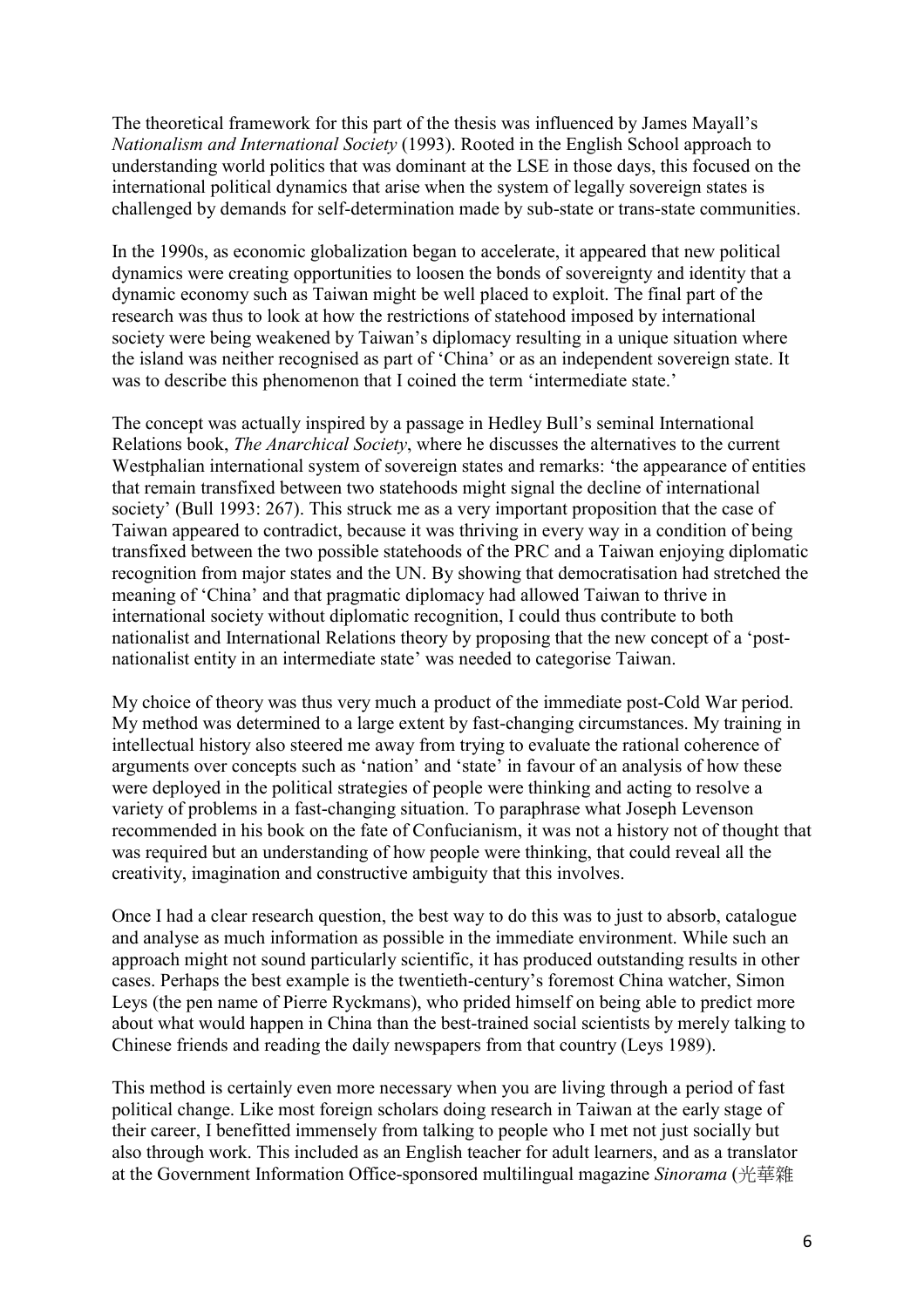誌). It was enlightening and uplifting to witness how journalists and editors reacted to the shifting political environment, taking advantage of the growing confusion in the ideological guidelines from above to branch out into areas that were formerly considered taboo. This would be a research project worth conducting in itself.

Whereas I had started the research with a dearth of material, therefore, the main problem had become one of keeping up with the tidal wave of information and knowing where to stop. It was only by having a clear set of questions rooted in nationalist theory that this could be made manageable. This could allow me to mine the data to gain insights into how political actors were changing the meaning of nation, state and sovereignty as they pursued power and legitimacy in a democratising system.

## **Main findings and arguments in the book**

The main finding of the project was that the processes of democratization, domestic political negotiation and compromise and diplomacy had shown how malleable the idea of the nation could become. This could be demonstrated by tracing in detail every painful step in the search for ways to navigate around the concept of the Chinese nation that had been used to legitimate the rule of the both the KMT and the CCP. While fully understanding the desire of many people in Taiwan to reject Chinese identity, it was clear that threats from conservative forces inside Taiwan and from the Chinese Communists meant that the instability followed by a declaration of independence was a too high for most people to want to pay. It was equally important to recognise that political actors and decision-makers could not ignore the positive economic possibilities presented by being part of a trans-national Chinese identity.

It was my hope that combining categorising Taiwan as 'a post-nationalist entity in an intermediate state' could capture the dynamics of what appeared to be an enduring situation. Although this somewhat convoluted formulation came to me at the end of the research, it seemed to be a way to challenge the assumption that Taiwan had to choose between being either part of 'China' or recognised as 'independent,' both of which terms are rarely defined. All the domestic and international dynamics appeared to be pointing to the fact that it would have to find its own, unique way to survive between these two possibilities for the foreseeable future.

I also hoped that this concept could contribute to the broader debates on nationalism. This is because the idea of a 'post-nationalist' identity can be understood as going beyond an inherited national identity but is not the same as entirely negating it. The evidence supported this in the case of Taiwan, because ways were being sought to keep 'Chineseness' as a valued part of many people's identity, so long as it was separated from the principles of statehood and political legitimacy.

I also hoped that the idea of the 'intermediate state' could contribute to debates in International Relations theory, especially as notions of statehood were becoming increasingly elastic under the impact of globalisation. Rather than assume that Taiwan was posing a threat to the international system (as many of its critics were trying to say and Bull's comments would seem to imply), it was more interesting to explore how 'pragmatic diplomacy' was creating a new kind of international dispensation. This could be seen in the use of imaginative concepts, such as the 'substantive relations' forged with Japan and the US and the 'reciprocal recognition' used to build links with small states. Then there was the host of creative practices that Taiwan's politicians and diplomats began to develop in order to create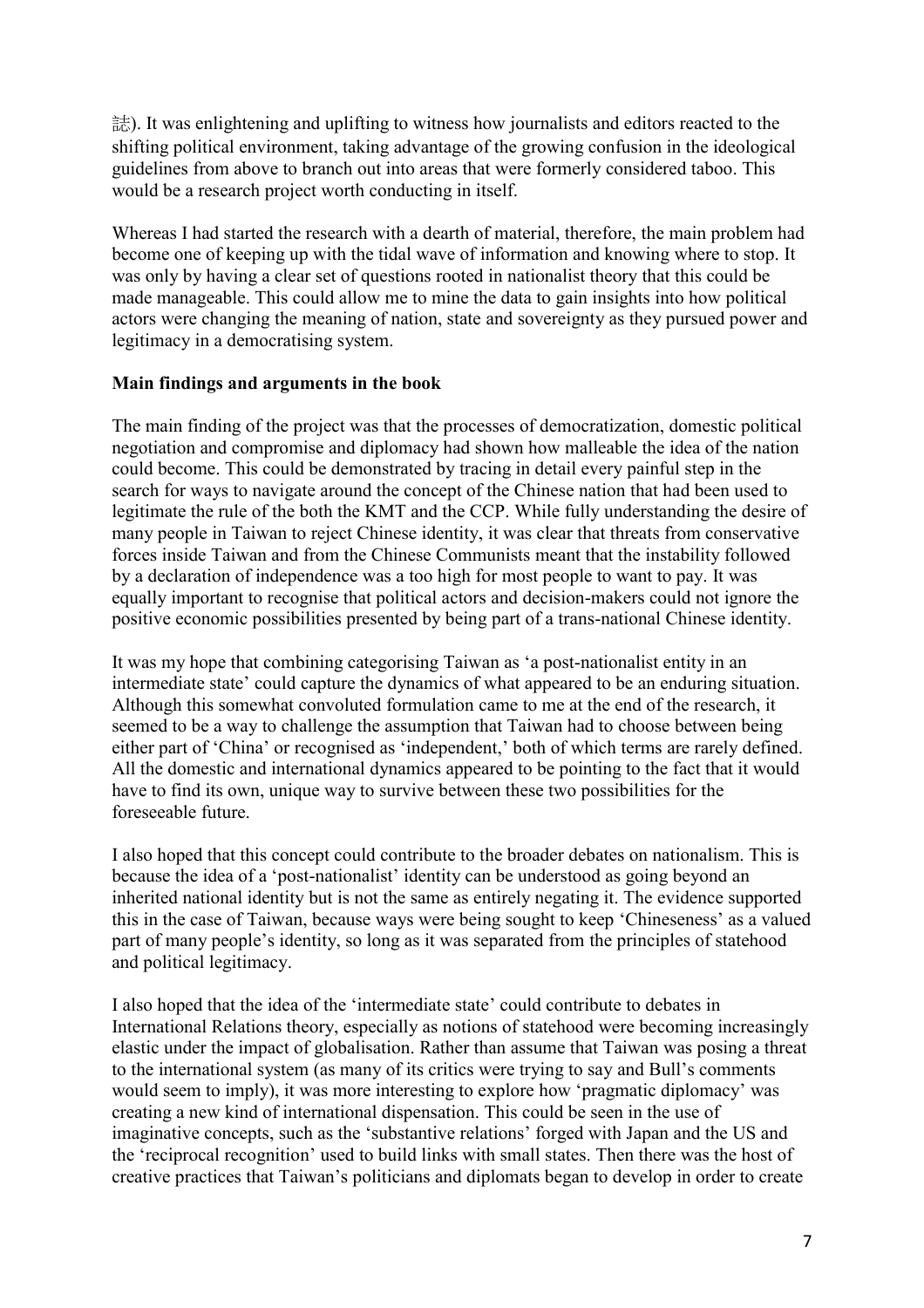international space, such as 'dollar diplomacy' and even the 'vacation diplomacy' used to maintain links with Southeast Asian states by sending government personnel there for their 'holidays'.

By looking at Taiwan in this way it was possible to side-step the temptation to make a moral judgement about whether Taiwan ought to be either independent or unified with China. Instead, such a perspective made it possible to evaluate how Taiwan was actually using its often-understated economic, diplomatic and cultural strengths to create a special niche in the international system. Those strengths were especially evident on the economic side in the 1990s, when Taiwan still had a lead over the PRC in many respects. Moreover, by developing the flexible concept of a 'political entity' (政治實體) instead of 'state', it was well-placed to align with trends that were eroding the nation-state, namely regionalisation, globalisation and the 'Third Wave' of democratisation. When the Lee Teng-hui administration was forced by opposing domestic and international pressures to propose that that there might be something called 'one China', but that Taiwan and the PRC had different governments within it, something quite revolutionary was happening from the perspective of International Relations theory.

It is my greatest regret about the book that the concept of Taiwan as a 'post-nationalist identity in an intermediate state' was not taken up more broadly by academics. I still think this is useful for explaining the situation that has been created as political actors in Taiwan have had to meet the challenge of explaining and articulating the nature of Taiwan's unique international situation to widely different audiences at home, in the PRC and in international society more generally. The need to ameliorate pressures maintaining the myth of 'one china', while making it clear that sovereignty is practiced by the people of Taiwan through the ballot box, has not gone away since the book was published.

While the lack of diplomatic recognition is undoubtedly a source of great frustration for the majority of people in Taiwan, it is to the credit of the island's politicians and policy makers that creative thinking has allowed a pluralist form of post-nationalist identity to emerge on the back of a flourishing civil society at home. At the same time, despite periods of tension and often vicious rhetoric from Beijing, both sides of the Taiwan Strait have benefited enormously from the forging of special economic and cultural links. The consolidation of Taiwan's subjectivity might have been constrained by the attraction of the Chinese economy and enduring family and cultural links, but the result has been a metamorphosis of identity politics rather than the kind of collapse into communal violence seen in other parts of the world since the Cold War.

When faced by pessimism concerning Taiwan's future that seems to be pervasive on both sides of the Taiwan Strait, I thus like to point out the remarkable achievements that have been made by avoiding the assumption that only zero-sum outcomes are possible. This has become even more important to recognise as democratisation and the lack of diplomatic recognition has forced Taiwan to continue to deconstruct nationalism, while there has been a hardening of ethnic Chinese nationalism in the PRC, due to the ideological crisis of the CCP and the political and cultural impact of globalisation. The case of Taiwan thus provides rich insights into the possibilities for crisis management, building international stability and even for the development of nationalism in China itself.

Given that events have borne out my hypothesis, I would not have approached the project any differently with the benefit of hindsight. This is also due to the practical reason that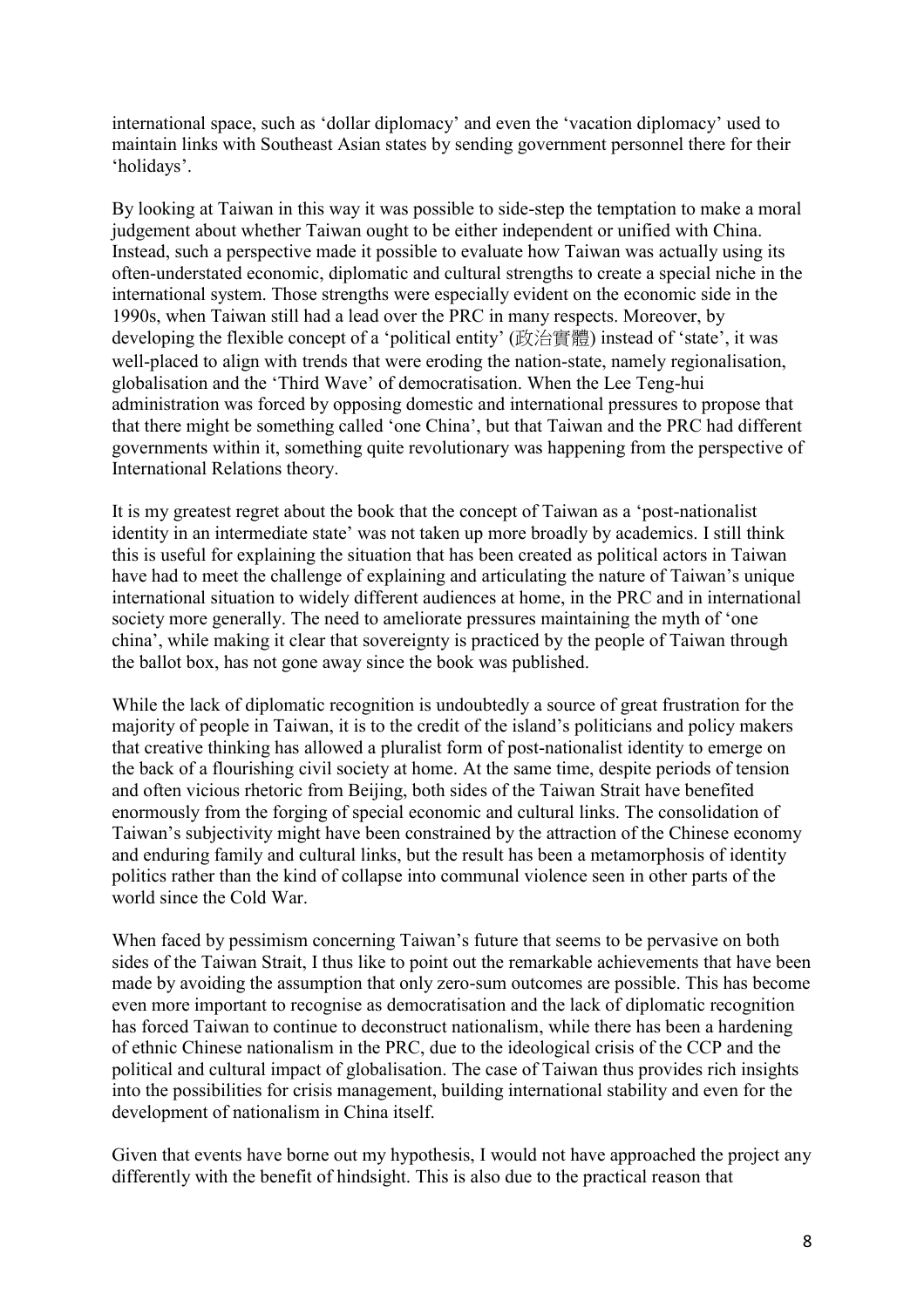developing and using a more sophisticated methodology would have been very difficult due to the fact that I was really running to keep up with events. It should also be remembered that there was virtually no secondary literature to draw on, given the speed of change. Finally, it is easy to forget just how sensitive the topic was at the time.

It should be clear from the above, however, that working on an unfolding and sensitive topic does have great advantages. I was delighted and surprised when the PhD thesis was awarded the British International Studies Association prize in 1997, despite the fact that it was not possible to include the Taiwan Strait crisis that developed from the summer of 1995 through the first presidential election in 1996. The pleasure of receiving this accolade was only accentuated by the fact that my fellow research students at the LSE had treated my topic as a bit of a joke, wondering why I was bothering to work on a such an insignificant issue as a faraway, authoritarian ruled island.

The Straits crisis of 1995-96 may well have helped me to get the contract to publish the thesis as a Routledge monograph. The fact that the quick return to the *status quo ante* made it relatively easy to integrate those events into the text seems to attest to the robustness of my main hypothesis about the durability of the political dispensation. I was very pleased to be able to summarize the core of my argument in a single chapter in a volume on Asian nationalism edited by Michael Leifer (Hughes 2000). I certainly regret that I did not do more to build on the growing interest after publication, due to pressures of job-hunting and family. I would urge all scholars to avoid making that mistake, no matter how overwhelmed you might be with other tasks and issues.

I was very pleased to have a glowing review from Professor June Dreyer at Miami University, however. As more scholars in the United States began to pay attention to Taiwan after the crisis I also received emails expressing their gratitude for the detailed and dispassionate explanation I had provided of the linkage between Taiwan's complex domestic politics and cross-Strait relations. The work has steadily gained more attention as Taiwan has become one of the most important case studies in the social sciences and Taiwan studies has grown from strength to strength. I was delighted when a second edition was published as a much more affordable softback in 2014 and then as a Kindle version. I am absolutely delighted to have played my part in the growing community of academics who have put Taiwan on the academic map in the 1990s.

The field has developed in ways that were unimaginable when I started my project, especially with the very advanced methods used by scholars working on topics from elections, cultural and anthropological studies of identity, or political economy research into the role of the Taishang. My main consolation is that Taiwan has continued to develop its unique status and identity and avoided the kind of violent conflict witnessed in so many parts of the world over identity politics and nationalism, even as China power has grown to exceed what most people expected when I was doing my research in the 1990s.

Equally positive is the way in which ethnic Chinese nationalism has been deconstructed in Taiwan and replaced by a post nationalist identity that has exceeded all expectations in its degree of liberal diversity and social pluralism. This has been an immense source of power in itself, as the international system has to accommodate the existence of a significant entity that is neither a part of the PRC not a state that enjoys diplomatic recognition. Central to this is the behaviour of the most important actors, namely Taiwan, the PRC and the US. Perhaps most remarkable of all is the way in which the concept of Taiwan as a 'community of shared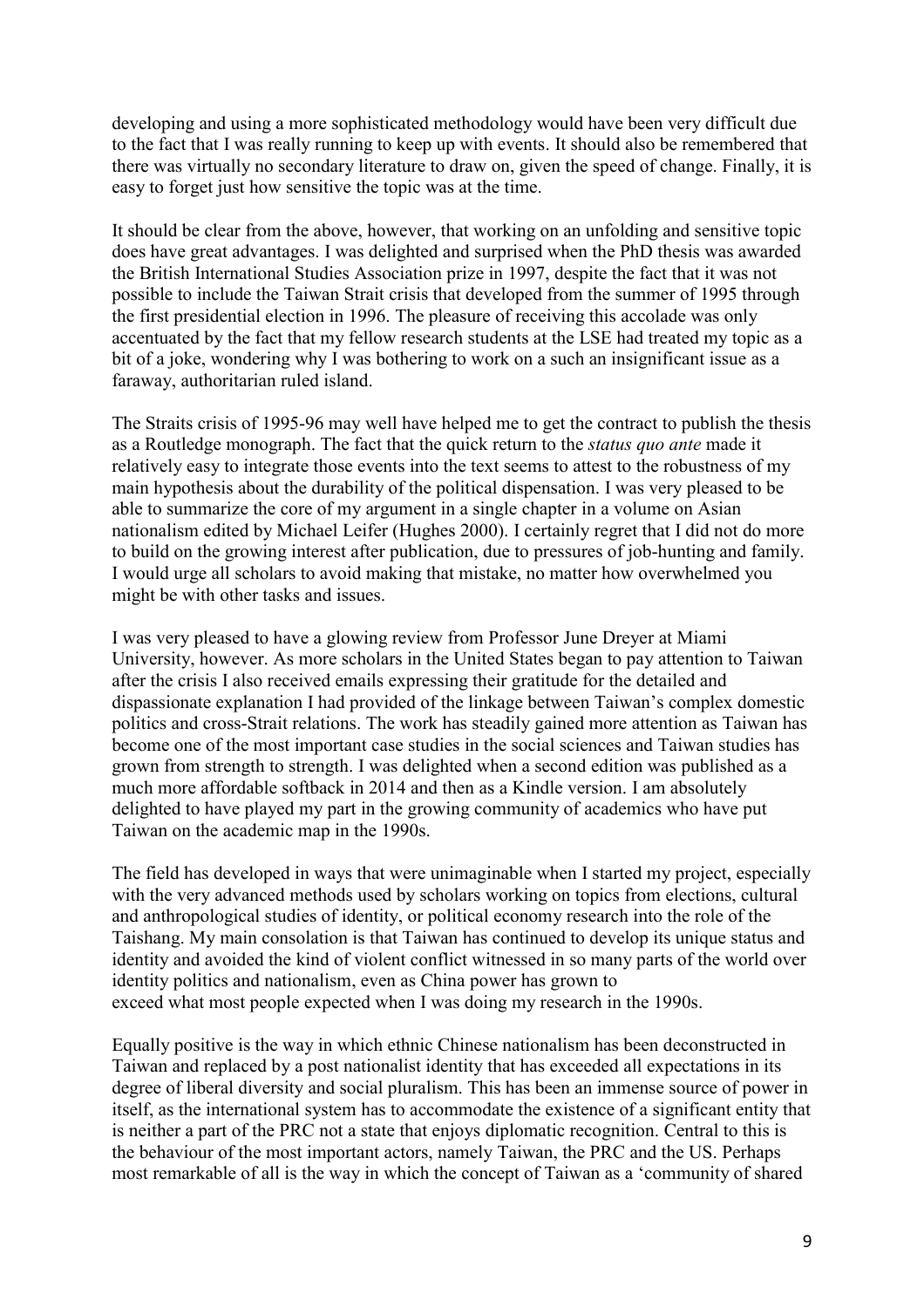destiny' that was coined by Peng Ming-min, the father of the independence movement, and appropriated by Lee Teng-hui in the 1990s, has now been taken up and applied to PRC diplomacy by none other than President Xi Jinping!

Overall, therefore, the book might be considered a snapshot of the early stage of a remarkable process that is still unfolding. I have taken every effort to keep on top of developments down to the present day. In particular, I have made it a priority to be present in Taiwan for every presidential election, although I had to miss the 2016 contest due to my duties as Head of Department at the time. I have also attended countless conferences and workshops on cross-Strait Relations over the years, in both Taiwan and the PRC. I have used the information from this fieldwork to produce a series of journal articles that explore the relationship between elections and the formation of identity in Taiwan, with some special emphasis on how the PRC adapts to this and takes part in shaping it (Hughes 2002; 2009; 2008; 2011; 2014). As my status in the academic profession has improved, I have also had the benefit and pleasure of being able to gain more access to members of the political elite. Of course, we have some very important LSE alumni in Taiwan.

As my academic research and teaching has developed to cover the international politics of the Asia-Pacific region, however, I must also be honest in admitting that I cannot pretend to be able to compete with the growing number of scholars who have focused entirely on Taiwan throughout their careers. Most humbling is the amazing work conducted by Taiwanese social scientists themselves. When confronted by such formidable competition, my best hope for doing anything valuable is to continue to try to identify the cutting-edge themes that nobody else is yet working on.

I still believe that the fate of Taiwan will to an important degree determine and be determined by the evolution of nationalism in China. However, given the now abundant work on Chinese nationalism, I have chosen to focus more specifically on the problem of Chinese militarism. This issue has become increasingly salient in recent years yet remains shockingly underresearched. Taiwan is also an important case study in itself for understanding the political dynamics of militarism, having been the subject of intense militarization under both the Japanese occupation and KMT administration. It thus presents a case for understanding not only the political dynamics of using military values and practices to discipline a society but, even more importantly, it is the only case of de-militarization in a society that was shaped by the hegemony of Chinese nationalism for several decades. Exploring how the political dynamics of how Taiwan's democratization have achieved this would perhaps be a most fitting sequel to *Taiwan and Chinese Nationalism.*

## Bibliography

Anderson, Benedict. 1991 [1983]). *Imagined Communities*. London: Verso. Bull, Hedley. 1993. *The Anarchical Society: A Study of Order in World Politics*, Basingstoke and London: Macmillan. Chiu, Hungdah ed. 1973. *China and the Question of Taiwan: Documents and Analysis*. New York and London: Praeger. Gellner, Ernest. 1990*. Nations and Nationalism*. Oxford: Basil Blackwell. Gold, Thomas B. 2008*. State and Society in the Taiwan Miracle*. Armonk N.Y. and London: M.E. Sharpe. Hughes, Christopher R. 2000. 'Postnationalist Taiwan', in Asian Nationalism. London: Routledge: 63-81.